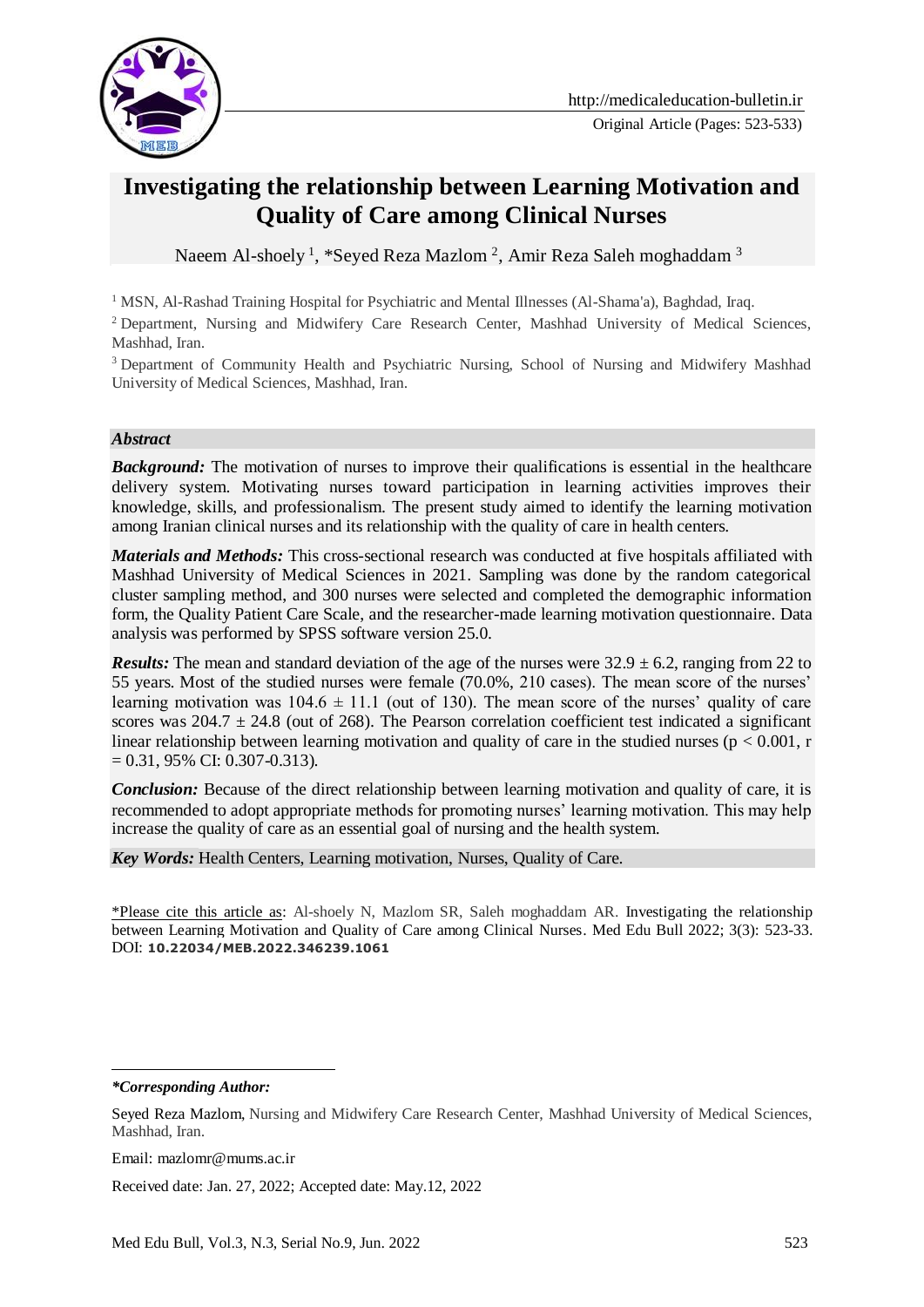# **1- INTRODUCTION**

 Nurses constitute the majority of healthcare providers. They are responsible for delivering the necessary care with the desired quality to improve and maintain patients' lives (1). Improving nurses' competencies, including knowledge, skills, and attitudes, can enhance their activities and their quality of care (2). Participation in training sessions and continuous learning can improve nurses' qualifications, leading to a higher quality of care (2). Several factors work to motivate healthcare providers toward selflearning, including self-qualifications, selfesteem, communications with others, income, commitments, organizational policies, and the need for selfimprovement to improve the quality of care (3, 4). Recently, the investigation of the motivation of healthcare providers has grown due to its positive effects on their performance and quality of care (5).

Motivation is a significant part of nursing education in educational institutions and healthcare delivery systems  $(3, 6, 7)$ . Motivations of healthcare workers can be defined as the extent an individual is willing to exert and maintain an effort towards achieving the goals of an organization, and the absence of motivation results in nurse burnout and shortage (8). The quality of healthcare depends on the collaboration of all healthcare providers, including physicians and nurses, where determining the performance at the individual level does not necessarily predict the outcomes of the system (9, 10). Difficulties in motivating healthcare professionals (such as motivation to learn) can affect patient care as they hinder the development of motivation-based policies and interventions for a higher quality of care. Moreover, current motivational strategies may have unintended consequences. According to the literature review, motivation has been emphasized in

management, psychology, and education. The main dimensions of motivation are educational goals, academic failure, life experiences, social communication, student-teacher interactions, and opportunities for accountability (11). According to the World Health Organization, quality has six dimensions: effectiveness (congruent with current medical evidence, leading to better health outcomes), efficiency (the optimal and sustainable use of personnel and resources), accessibility (timeliness, skills, and resources matching medical need), patient-centeredness (respects for individual needs and preferences of the patient), equitability (no discrimination regarding gender, ethnicity, or socioeconomic status), and safety (10).

Increasing the motivation to learn promotes active participation in learning activities, which could increase healthcare providers' knowledge, skills, and performance and improve the quality of nursing care (5, 6, 12). Nurses in Iran are required to pass 40 to 60 hours of continuing education every year to maintain and update their knowledge base and qualifications (2). Providing highquality nursing care depends on the maintained motivation of nurses by updating their knowledge base, participating in training sessions, and constant self-learning activities (13).

Several studies have underlined the motivation toward learning, while only a few have applied a broad approach incorporating the correlation between motivation and the quality of care (2, 12, 14, 15). Overall, the correlation between these two factors remains unexplored. Evidence on the working conditions of nursing, the need to create dynamism and innovation, the significance of education and constant learning, and the researcher's experience in different units of the hospital shows that there are still challenges regarding the learning motivation from the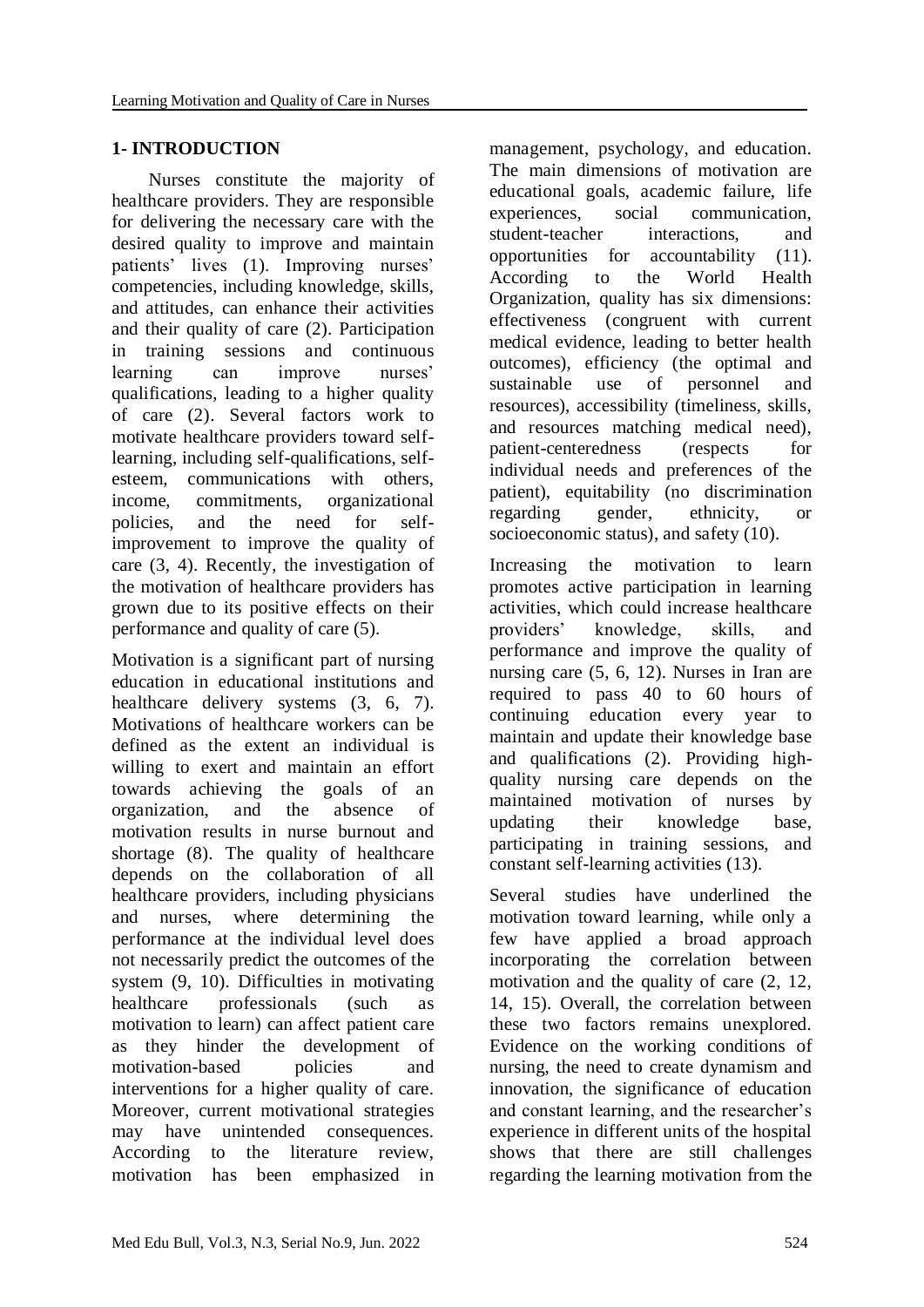nurses' viewpoint. It is necessary to investigate these challenges and their correlation to the quality of care. Therefore, the present study was conducted to "identify the motivation to learn among Iranian clinical nurses and its relation to the quality of care in health centers in Iran".

# **2- MATERIALS AND METHODS**

### **2-1. Study design and population**

 This Quantitative descriptive research was conducted in 2021 at five selected hospitals affiliated with Mashhad University of Medical Sciences (Emam Reza, Ghaem, Omid, Shahid Kamyab, and Shahid Hasheminejad) in Mashhad, Iran, after the approval of the Ethics Committee of Mashhad University of Medical Sciences. The participants in this research were clinical nurses employed in hospitals of Mashhad University of Medical Sciences in Mashhad, Iran. Sampling was done by the probability multi-step cluster categorical sampling method. The hospitals of Mashhad University of Medical Sciences were divided into two categories of large and medium-scale according to their bed numbers. From the categories, two large and three middle hospitals were selected randomly (as clusters). All wards of the selected hospitals were divided into two categories of intensive and general wards. Wards from both categories were divided into special, emergency, and ordinary categories. The required number was selected from each in proportion to the volume. Questionnaires were distributed to all nurses of the selected wards who fulfilled the inclusion criteria (**Figure.1**). A total of 300 male and female clinical nurses who worked at the clinical level, had at least six months of experience, had different levels of education, including a bachelor's degree or higher, and completed the informed consent form to participate in the study were selected. The sample size

was selected as 300 based on the calculation of learning motivation from a pilot study on 30 people with a 95% confidence interval (CI), the formula for calculating the average in a limited community, and considering the drop in the samples.

# **2-2. Inclusion Criteria**

 Male and female clinical nurses who worked at clinical wards of hospitals of Mashhad University of Medical Sciences in Iran;

 Who had at least six months of experience in nursing;

 Who had bachelor's degree or higher in nursing.

### **2-3. Exclusion criteria**

 Unwillingness to participate in the study

 Having had a main stressful event in the past six months.

# **2-4. Measuring tools**

The data were collected using the demographic information form and the researcher-made learning motivation questionnaire. The demographic information form consisted of personal and job-related questions such as age, gender, and level of education, shift type, employment status, and duty per month, place of service, work experience, economic situation, and willingness to work in the relevant department, the second workplace section, and the number of work shifts. The researcher-made questionnaire contained 25 Likert-scale questions on the science learning motivation in clinical nurses. The Learning Motivation Questionnaire is a draft of the main questions, and the items of this questionnaire are written by reviewing extensive texts on the components and indicators of learning motivation. Its content validity was reviewed by seven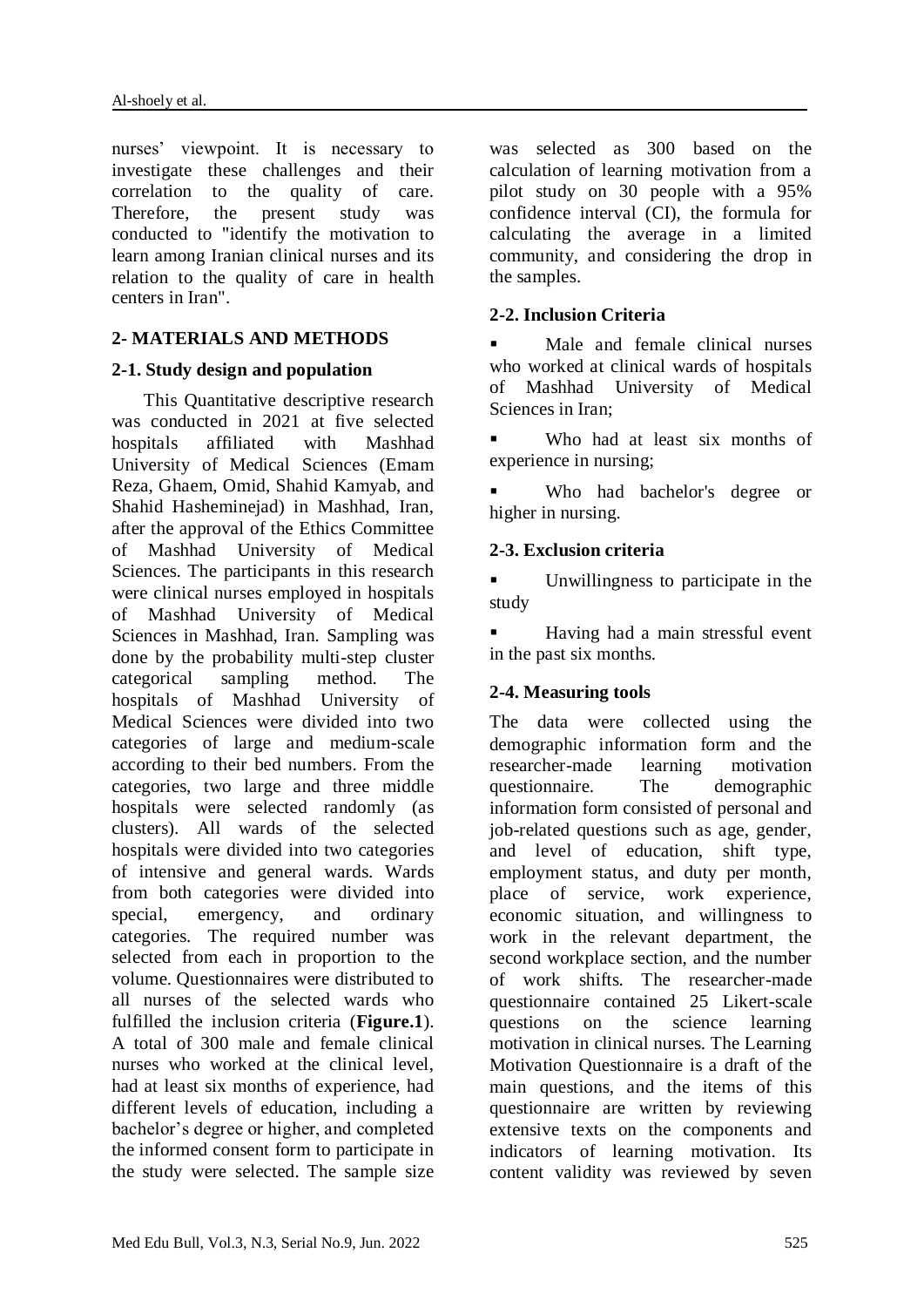faculty members of the School of Nursing and Midwifery, and the reliability was evaluated by the internal consistency method by calculating Cronbach's alpha coefficient on a questionnaire completed by 30 clinical nurses with  $\alpha$  =825.

The Quality Patient Care Scale has 65 questions in three dimensions of psychosocial, communication, and physical, which are from the 5-point Likert scale: rarely: Score 1, sometimes: Score 2, most of the time: Score 3, always: Score 4, and no case: score 0. This questionnaire is one of the most reliable tools to measure the quality of care. The validity of this questionnaire was studied in Tabriz in 2003 and adapted to Iranian culture. The questionnaire has been used in various foreign and Iranian studies (13, 16-18), and its reliability has been confirmed (13,

16, 17). In the study of Khaki et al. (2018), Cronbach's alpha coefficient was 0.96 (13). The studies indicate that QUALPAC has the necessary validity for use in the Iranian population (19). In the present study, the validity in terms of usability in the studied clinical nurses was confirmed by the content validity method with the opinion of ten members of the Faculty of Nursing and Midwifery. The reliability of the Persian version has been confirmed. The internal consistency method is used to evaluate the reliability by calculating Cronbach's alpha coefficient on questionnaires completed by ten clinical nurses. Results showed an alpha coefficient of 0.79, indicating good reliability.



**Fig.1:** Sampling method.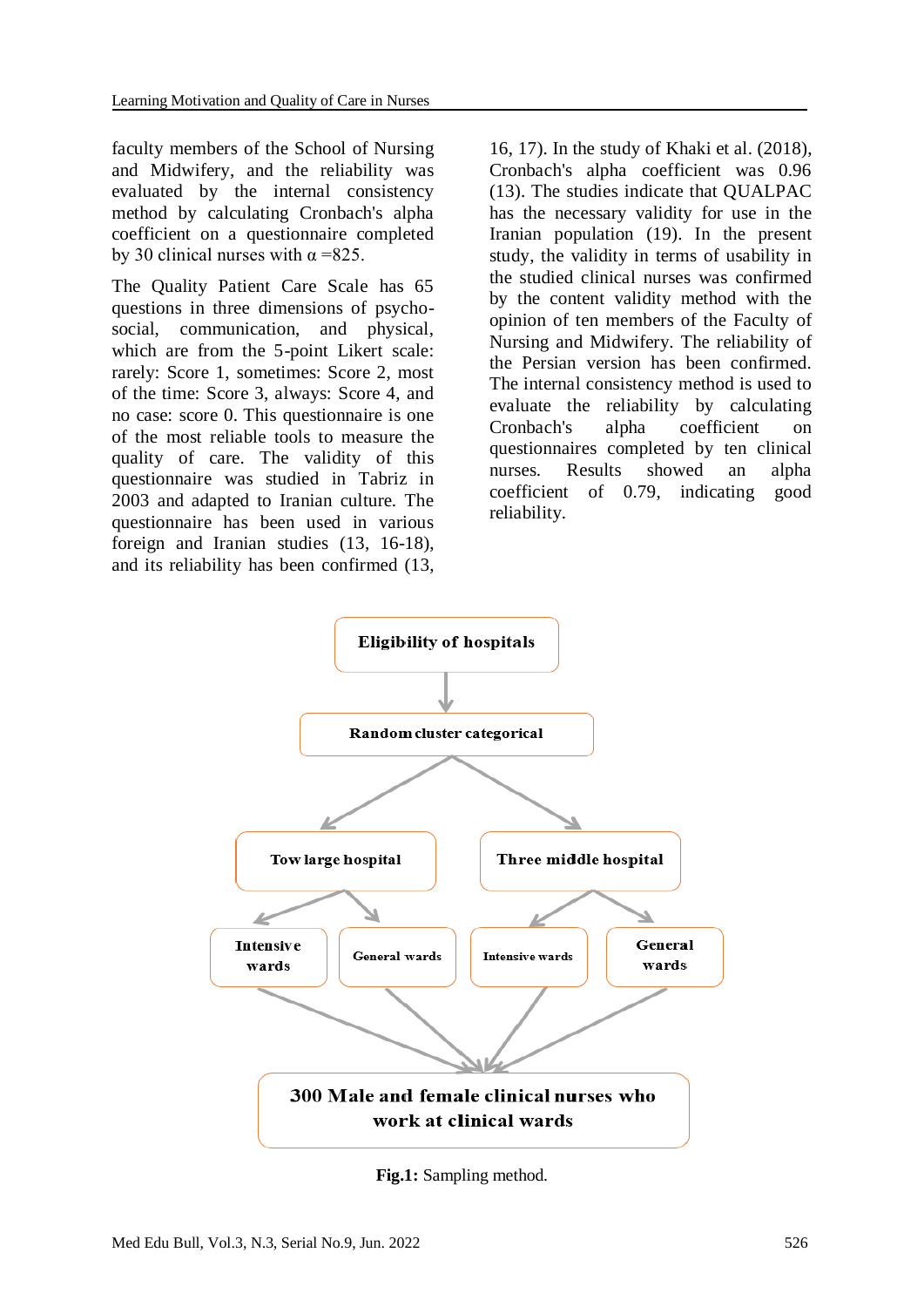#### **2-5. Ethical considerations**

The Institutional Review Board (IRB) at the University of Mashhad, college of nursing, approved the study to be conducted. The study protocol met both the global and the committee publication ethics (COPE) standards of respecting human subjects' rights. After obtaining informed consent, the purpose of the research was explained to eligible participants. The researchers assured participants that their data were kept private and safe during and after research. The code of ethics for this research was obtained from the ethical committee of the College of Nursing at Mashhad University (IR.MUMS.NURSE.REC.1400.038).

#### **2-6. Data analysis**

Data were analyzed using descriptive (mean, standard deviation, and frequency distribution), and inferential (Chi-square test, Pearson correlation coefficient, multiple regression, and ANOVA) statistics. Data analysis was performed with SPSS software version 25.0, and a Pvalue less than 0.05 was considered statistically significant.

#### **3- RESULTS**

 A total of 300 nurses completed the study. The demographic characteristics of participants were examined via descriptive indexes (mean and standard deviation) for quantitative variables and frequency percentage for qualitative variables (**Table.1**). The findings showed that the mean score of the nurses' learning motivation was 104.6±11.1 out of 130 (moderate level) (**Table.2**). The mean score of the nurses' quality of care was  $204.7\pm24.8$  out of 268 (moderate level) (**Table.3**).

| Variables          | Sub-group                    | Number                   | $(\%)$                                                                                                                                                                                                                                                                                                                                                                                                                                         | 95% CI        |
|--------------------|------------------------------|--------------------------|------------------------------------------------------------------------------------------------------------------------------------------------------------------------------------------------------------------------------------------------------------------------------------------------------------------------------------------------------------------------------------------------------------------------------------------------|---------------|
|                    | 20-29                        | 98                       | 32.7                                                                                                                                                                                                                                                                                                                                                                                                                                           | $27.4 - 38.2$ |
| Age (year)         | 30-39                        | 156                      | 52.0                                                                                                                                                                                                                                                                                                                                                                                                                                           | $46.2 - 57.8$ |
|                    | $>40$                        | 46                       | 11.5-19.9<br>15.3<br>$24.8 - 35.5$<br>30.0<br>$64.4 - 75.1$<br>70.0<br>92.7-97.6<br>95.7<br>$2.3 - 7.3$<br>4.3<br>27.0<br>22-32.4<br>70.0<br>64.4-75.1<br>$\overline{0.3}$<br>$0.01 - 1.8$<br>2.7<br>1.16-5.19<br>98.7<br>96.6-99.6<br>1.3<br>$0.36 - 3.4$<br>32.0<br>26.7-37.6<br>26.7<br>21.7-32<br>8.0<br>5.2-11.6<br>14.3<br>$10.5 - 18.8$<br>14.7-23.9<br>19.0<br>32.7<br>$27.4 - 38.3$<br>29.3<br>$24.2 - 34.8$<br>25.0<br>$20.2 - 30.3$ |               |
| Gender             | Male                         | 90                       |                                                                                                                                                                                                                                                                                                                                                                                                                                                |               |
|                    | Female                       | 210                      | 9.7                                                                                                                                                                                                                                                                                                                                                                                                                                            |               |
| Level of           | <b>Bachelor</b>              | 287                      |                                                                                                                                                                                                                                                                                                                                                                                                                                                |               |
| education          | Master                       | 13                       |                                                                                                                                                                                                                                                                                                                                                                                                                                                |               |
| Marital status     | Single                       | 81                       |                                                                                                                                                                                                                                                                                                                                                                                                                                                |               |
|                    | Married                      | 210                      |                                                                                                                                                                                                                                                                                                                                                                                                                                                |               |
|                    | Divorced                     | $\mathbf{1}$             |                                                                                                                                                                                                                                                                                                                                                                                                                                                |               |
|                    | Widowed                      | 8                        |                                                                                                                                                                                                                                                                                                                                                                                                                                                |               |
|                    | <b>Clinical Nurse</b>        | 296                      |                                                                                                                                                                                                                                                                                                                                                                                                                                                |               |
| Job position       | Head of nurse                | $\overline{\mathcal{L}}$ |                                                                                                                                                                                                                                                                                                                                                                                                                                                |               |
|                    | Imam Reza Hospital           | 96                       |                                                                                                                                                                                                                                                                                                                                                                                                                                                |               |
|                    | Ghaem Hospital               | 80                       |                                                                                                                                                                                                                                                                                                                                                                                                                                                |               |
| Workplace          | Omid Hospital                | 24                       |                                                                                                                                                                                                                                                                                                                                                                                                                                                |               |
| hospital           | Shahid Hasheminejad Hospital | 43                       |                                                                                                                                                                                                                                                                                                                                                                                                                                                |               |
|                    | Shahid Kamyab Hospital       | 57                       |                                                                                                                                                                                                                                                                                                                                                                                                                                                |               |
| Work<br>experience | $<$ 5                        | 98                       |                                                                                                                                                                                                                                                                                                                                                                                                                                                |               |
|                    | $6 - 10$                     | 88                       |                                                                                                                                                                                                                                                                                                                                                                                                                                                |               |
|                    | $11 - 15$                    | 75                       |                                                                                                                                                                                                                                                                                                                                                                                                                                                |               |
|                    | 16-20                        | 29                       |                                                                                                                                                                                                                                                                                                                                                                                                                                                | $6.57 - 13.6$ |
|                    | 21-25                        | 6                        | $2.0\,$                                                                                                                                                                                                                                                                                                                                                                                                                                        | $0.74 - 4.3$  |
|                    | $>26$                        | 4                        | 1.3                                                                                                                                                                                                                                                                                                                                                                                                                                            | $0.36 - 3.38$ |

**Table-1:** Baseline characteristics of studied nurses (n=300).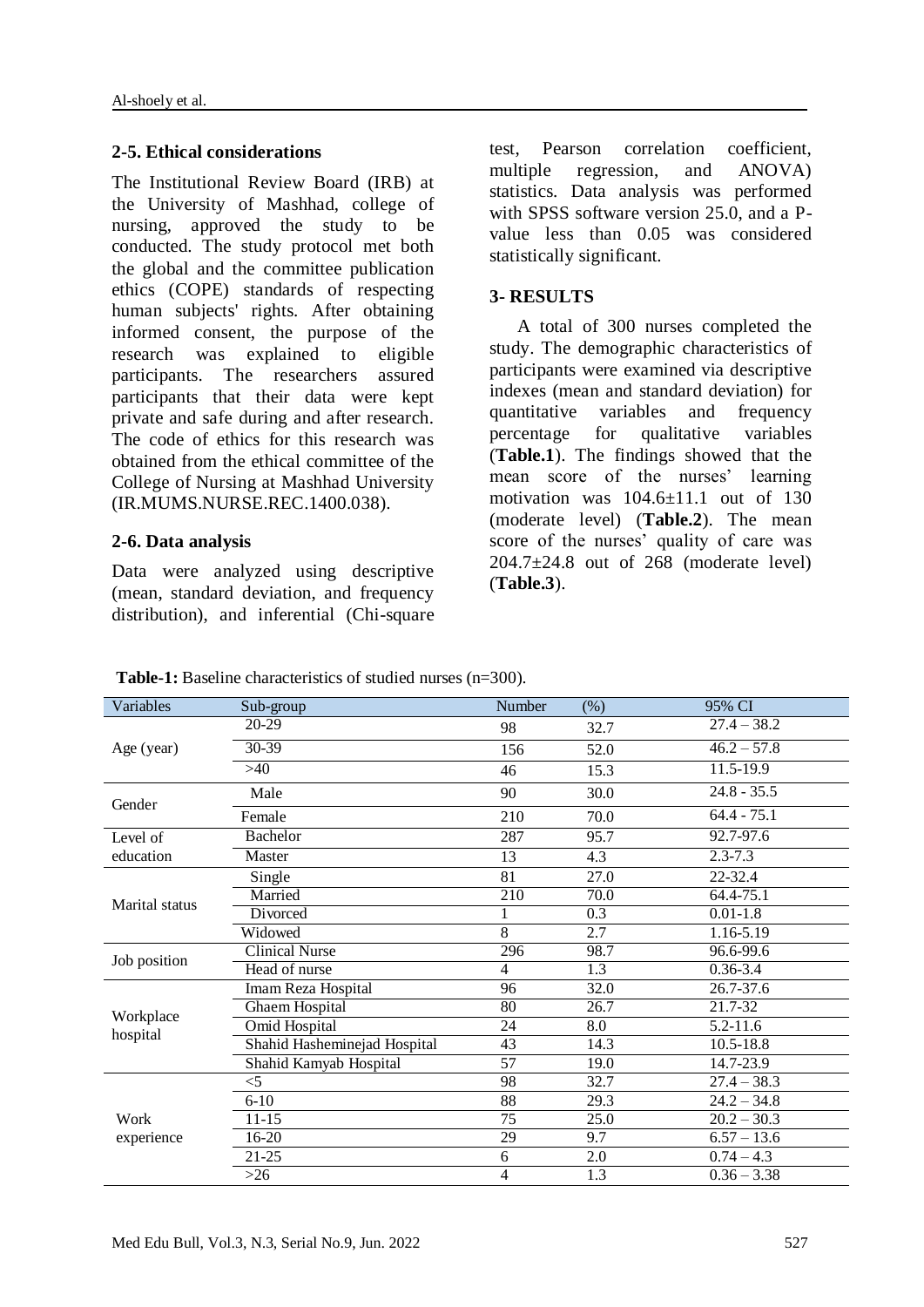|  | Learning Motivation and Quality of Care in Nurses |
|--|---------------------------------------------------|
|--|---------------------------------------------------|

| Work shift           | Morning                  | 49  | 16.3 | $12.3 - 21$   |
|----------------------|--------------------------|-----|------|---------------|
|                      | Evening                  | 16  | 5.3  | $3 - 8.5$     |
|                      | Night                    | 45  | 15.0 | $11 - 19.5$   |
|                      | In circulation           | 190 | 63.3 | $57.6 - 68.8$ |
| Employment<br>status | Temporary                | 62  | 20.7 | $16.2 - 25.7$ |
|                      | Contractual              | 93  | 31.0 | $25.8 - 36.5$ |
|                      | Company                  | 30  | 10.0 | $6.8 - 13.9$  |
|                      | Permanent (Governmental) | 115 | 38.3 | $32.8 - 44.1$ |
| Total                |                          | 300 | 100  |               |

95% CI: 95% confidence interval.

| Variables  | <b>Number</b> | Minimum | Maximum | Mean  | SD | 95% CI      |
|------------|---------------|---------|---------|-------|----|-------------|
| Motivation | 300           | 68.0    | 130.0   | 104.6 |    | 103.3-105.9 |

95% CI: 95% confidence interval, SD: Standard deviation.

**Table 3**: Descriptive statistics of quality of care scores of the studied nurses (n=300).

| Variables       | Number | Minimum | Maximum | Mean  | SD   | 95% CI      |
|-----------------|--------|---------|---------|-------|------|-------------|
| Quality of Care | 300    | 148.0   | 268.0   | 204.7 | 24.8 | 201.9-207.5 |

95% CI: 95% confidence interval, SD: Standard deviation.

According to the Pearson correlation coefficient test, there was a significant positive linear relationship between

learning motivation and the quality of care in the studied nurses ( $p$ < 0.001,  $r = 0.31$ , 95% CI 95: 0.307-0.313) (**Figure.2**).



**Fig.2**: Correlation between learning motivation and quality of care in the studied nurses (n=300).

According to the Pearson correlation coefficient test, there was a significant positive relationship between learning motivation and the psychosocial dimension of quality of care in the studied nurses (p  $(0.001, r = 0.28)$  (**Figure.3**).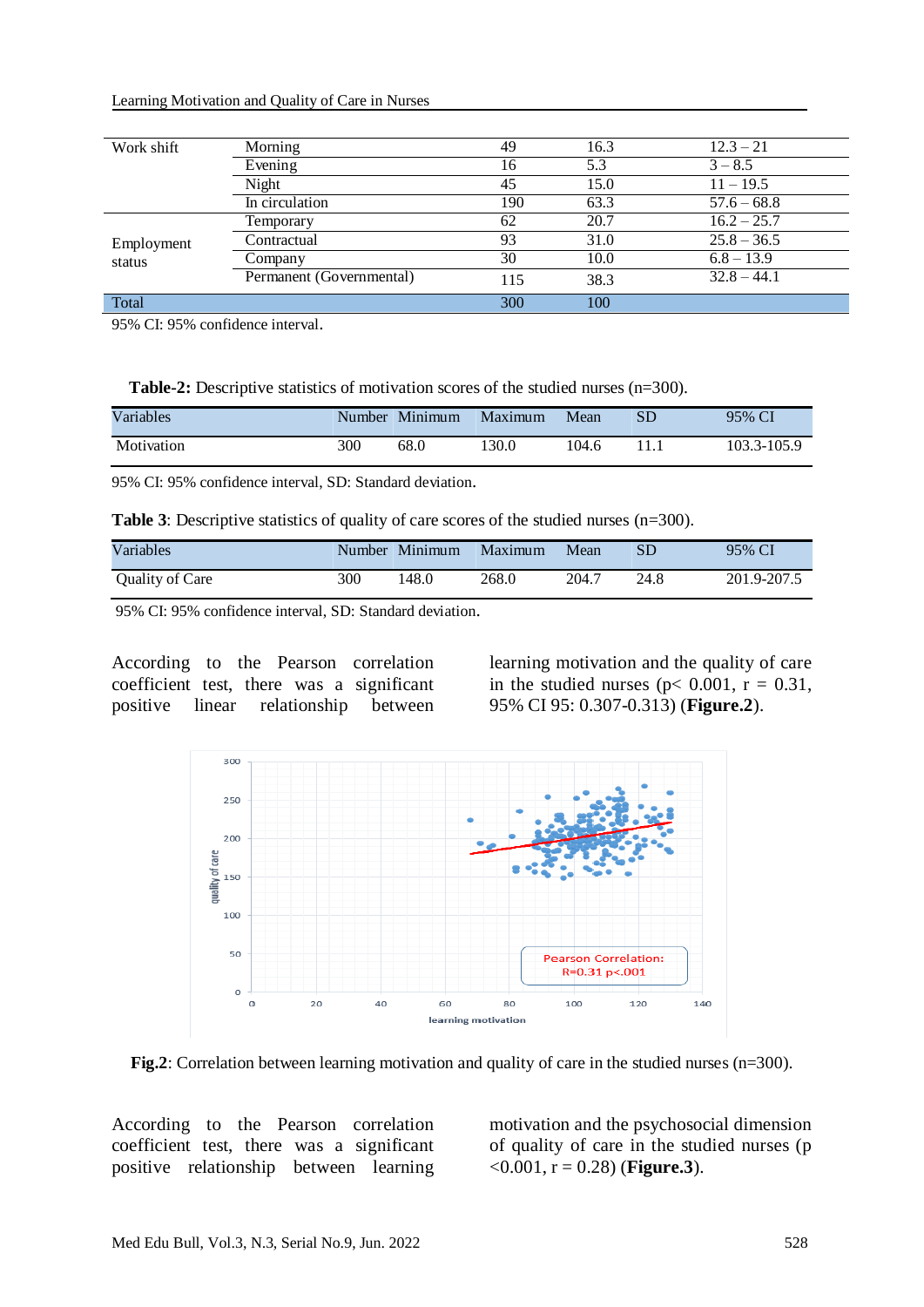

**Fig.3**: Correlation between learning motivation and the psychosocial dimension of quality of care in the studied nurses (n=300).

Also, there was a significant positive relationship between learning motivation and the communicational dimension of the quality of care ( $p < 0.001$ ,  $r = 0.29$ ) (**Figure.4**), and a significant positive

relationship between learning motivation and the physical dimension of quality of care of the studied nurses  $(p<0.001)$ , r=0.28) (**Figure.5**).



**Fig.4**: Correlation between learning motivation and the communicational dimension of quality of care in the studied nurses (n=300).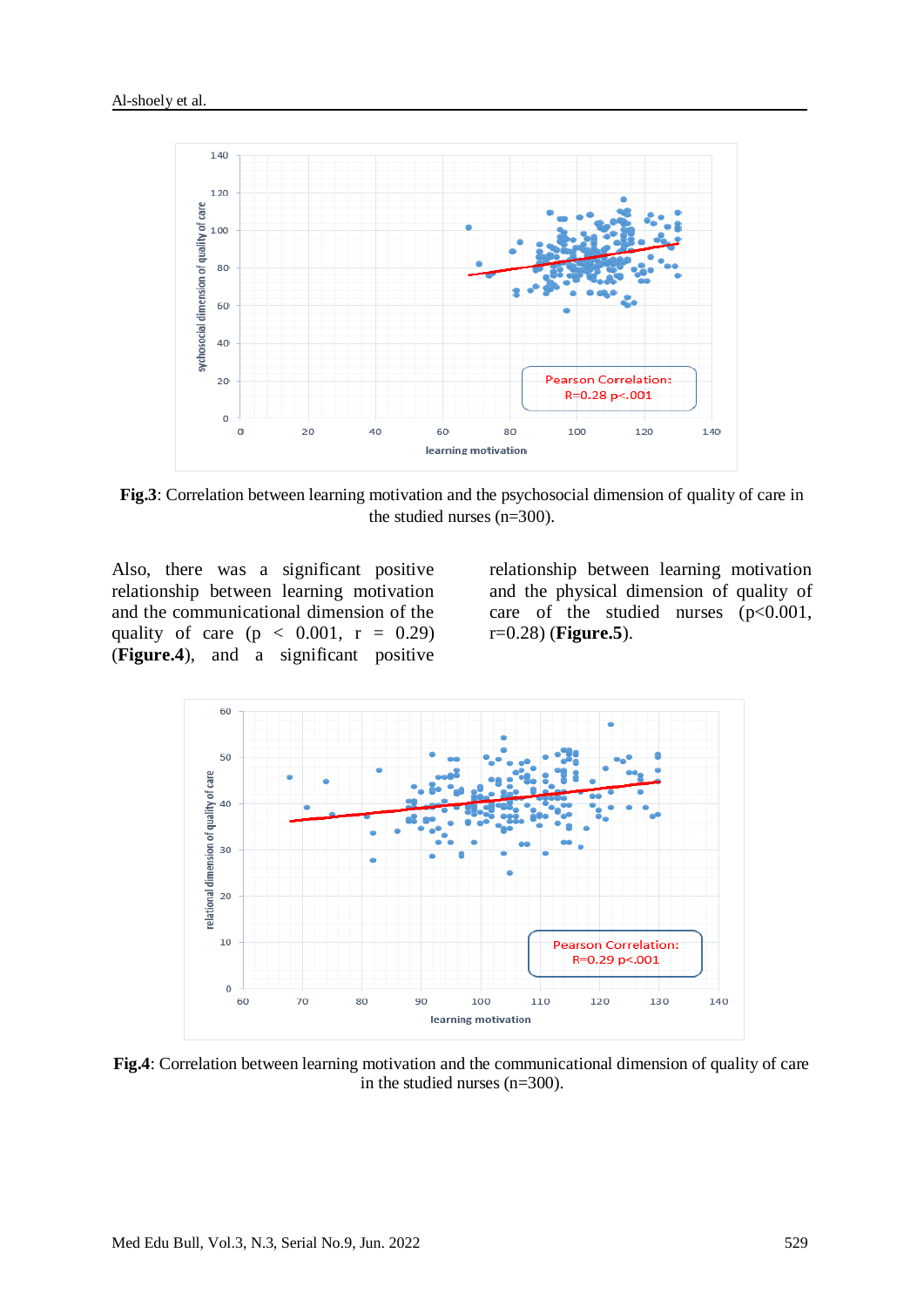

**Fig.5**: Correlation between learning motivation and physical dimension of quality of care in the studied nurses (n=300).

#### **4- DISCUSSION**

 This study aimed to identify motivation to learn among clinical nurses and its relationship with the quality of care in the Iranian health services in 2021. Based on the results of this study, the level of learning motivation in the majority of participants was at a moderate level. The study by Markowich (1994) confirms the results of the current study (8). In contrast, Heshmati Nabavi et al. (2013) found a lack of motivation in nurses to participate in learning, indicating a significant problem in continuing education programs (9). The findings of the current study showed that the mean score of nurses' quality of care was 204.7±24.8 out of 268 (moderate level). In a descriptive cross-sectional study, Keshmiri et al. (2016) acknowledged that despite the implementation of formal and legal training courses for nurses, the provisions of high-quality care that reflect the implementation of educational care standards in these courses are lacking. They suggested continuous training to improve nursing performance for the development of their performance. The results of their research are in line with the findings of the present study (20). Similar to the present study, Haghighi Moghadam et al. (1998) reported the low quality of nursing care and stressed the need to educate nurses, the supervision of management officials on the quality of care and health services based on the nursing process, and an accurate evaluation of the quality of nursing care (21). In Senegal and Bolivia, the competence of practical health workers was assessed as moderate. The researchers concluded that service training is important as it helps refresh past knowledge and practice, identify and correct mistakes, and ultimately improve health system performance (22). The findings of the current study also showed that there is a significant positive linear relationship between learning motivation and quality of care in the studied nurses. Momanyi et al. (2016) suggested that motivation to learn predicted organizational commitment and the quality of care. In their study, most respondents and health service managers agreed that inservice training programs helped health workers make decisions consistent with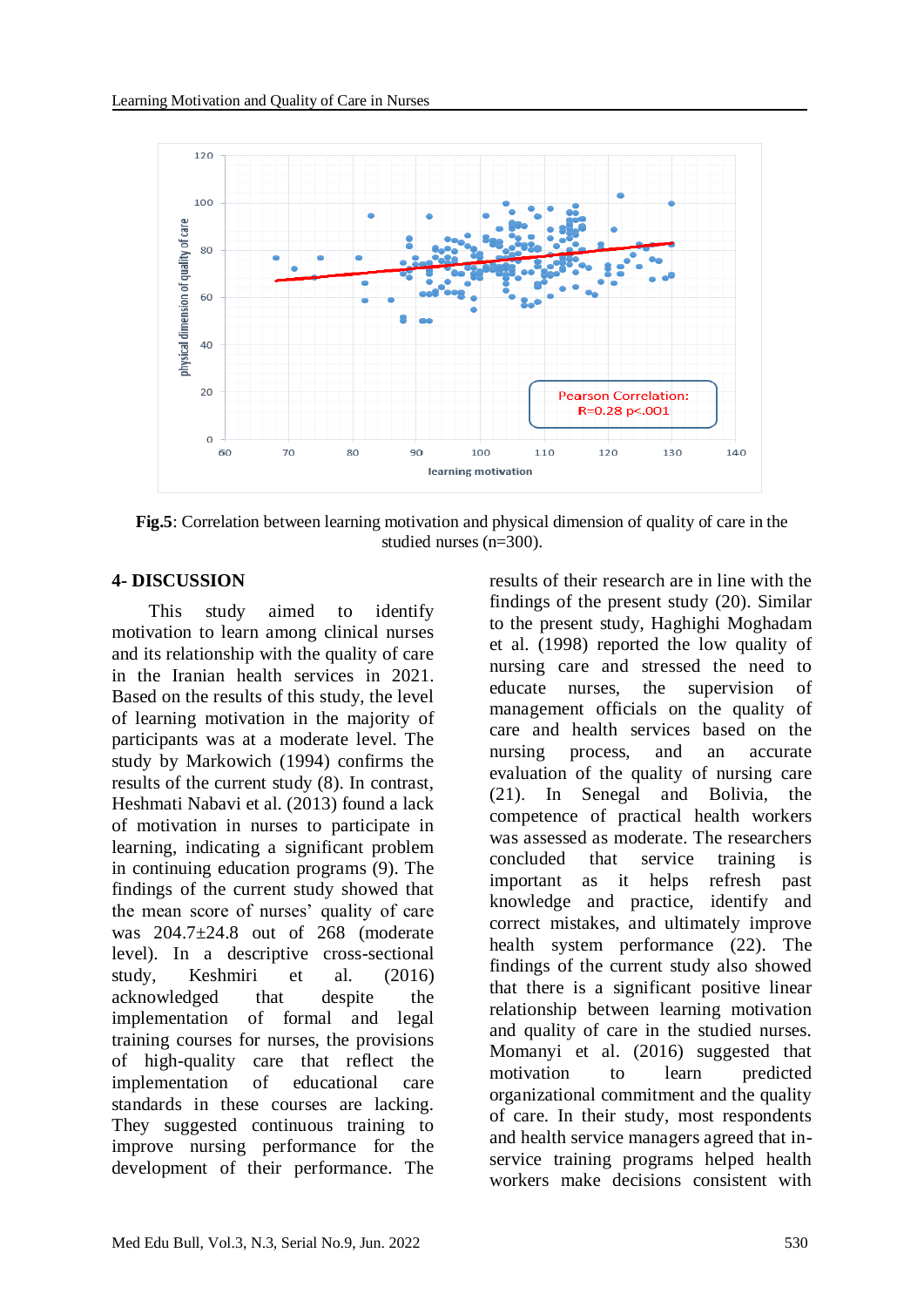the goals, perform tasks with good speed, perform duties accurately, and go to great extents to achieve their goals (23). The results of the current study were similar to findings of public hospitals in New Zealand and the United States, where the perceived access to training, motivation to learn, benefits of training, and supervisory support for training were positively related to the better commitment and quality of care (24). In addition, the findings of this study agree with a study in Malaysia, which indicated that accessibility to and support in training were interrelated with the affective and normative commitment and the overall organizational commitment. However, there was no association between training availability, support in training, and motivation to learn with continued commitment  $(25)$ .

In a quantitative study, Iqbal et al. (2020) indicated a significant relationship between in-service training and employee performance. They found that training reduces the gap between actual performance and the standard required performance. In addition, employees were more involved in their job through training and could improve their performance significantly by achieving relevant skills (26). Seniwoliba (27) found that nurses' motivation plays a prominent role in predicting service quality performance, which is in line with the present study. Improving the motivation to learn and inservice training are recommended by the World Health Organization as critical to enhancing health worker commitment (28). The most important strength of the present study is that it was one of the few studies to examine the level of learning motivation, the quality of care, and their relationship among clinical nurses in Iran health services.

# **4-1. Study Limitations**

The present study had some limitations. One limitation is the cross-sectional type of this study. This study type did not provide cause and effect inferences. Therefore, common relations among the variables of this study could be better examined in a prospective longitudinal study. Second, the results may not be representative of the entire health workers in Iran because of the geographical and cultural differences. The third is the use of a single method (a questionnaire) for data collection.

# **5- CONCLUSION**

 As the motivation to learn and the quality of care in the studied nurses was moderate, it is necessary to plan for improvement. Due to the direct relationship between learning motivation and quality of care, it is recommended to adopt appropriate methods for promoting nurses' learning motivation. This will help increase the quality of care, which is one of the primary goals of nursing and the health system.

# **6- AUTHORS' CONTRIBUTIONS**

**Naeem al-shoely**: Conceptualization, Methodology, Writing - Review & Editing, Supervision, Funding acquisition, Project administration, and Validation.

**Amir Reza Saleh moghadam**: Conceptualization, Methodology, Software, Resources, Data Curation, and Writing - Original Draft.

**Seyed Reza Mazloom**: Methodology, Data curation, Formal analysis, Investigation, Writing - Review & Editing, Supervision, Validation, and Correspondence.

# **7- ACKNOWLEDGMENTS**

This study was a part of a master thesis in nursing with an ethical approval grant no. (IR.MUMS.NURSE.REC.1400.038),

which was financially supported by Mashhad University of Medical Sciences. Hereby, the authors of this research show their gratitude to Mashhad University of Medical Sciences, the authorities of the Emam Reza, Ghaem, Omid, Shahid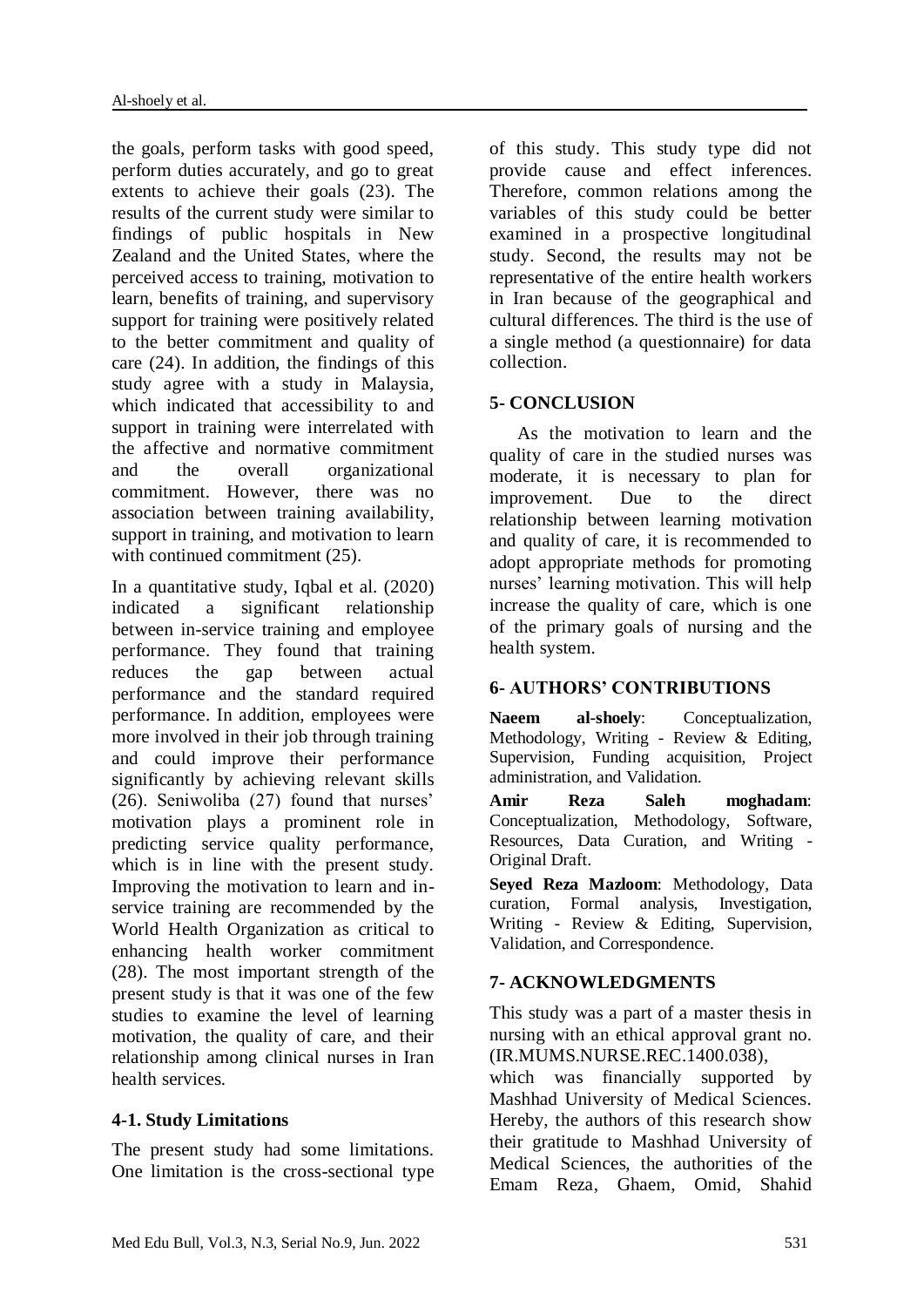Kamyab and Shahid Hasheminejad hospitals in Mashhad and the honorable nurses who helped us in this study.

# **8- CONFLICT OF INTEREST:** None.

# **9- REFERENCES**

1. Tafreshi, Mansoureh Z; Pazargadi, Mehrnoosh; Zhila Abed Saeedi.  Nurses' perspectives on quality of nursing care: a qualitative study in Iran. International Journal of Health Care Quality Assurance; Bradford, 2007; 20(4):320-28.

DOI:10.1108/09526860710754389.

2. Eslamian J, Moeini M, Soleimani M. Challenges in nursing continuing education: A qualitative study. Iran J Nurs Midwifery Res. 2015 May-Jun;20(3):378-86. PMID: 26120340; PMCID: PMC4462065.

3. Lartey S, Cummings G, Profetto-McGrath J. Interventions that promote retention of experienced registered nurses in health care settings: a systematic review. J Nurs Manag. 2014 Nov;22(8):1027-41. doi: 10.1111/jonm.12105. Epub 2013 Jun 13. PMID: 23758834.

4. Okello DR, Gilson L. Exploring the influence of trust relationships on motivation in the health sector: a systematic review. Hum Resour Health. 2015 Mar 31;13:16. doi: 10.1186/s12960-015-0007-5. PMID: 25889952; PMCID: PMC4384237.

5. Cerasoli, C. P., Nicklin, J. M., Ford, M. T. Intrinsic motivation and extrinsic incentives jointly predict performance: A 40 year meta-analysis. Psychological Bulletin*,*  2014;140(4): 980– 1008. [https://doi.org/10.1037/a0035661](https://psycnet.apa.org/doi/10.1037/a0035661)

6. Vallant S, Neville S. The relationship between student nurse and nurse clinician: impact on student learning. Nurs Prax N Z.

2006 Nov;22(3):23-33. PMID: 17375485.

7. Nguyen, Hoa, "The Influence of Job Motivation on Nurse Retention: A Study of Vietnamese Private Hospital." Master's Theses. 131.

https://digscholarship.unco.edu/theses/131, 2019.

8. Ojakaa D, Olango S, Jarvis J. Factors affecting motivation and retention of primary health care workers in three disparate regions in Kenya. Hum Resour Health. 2014 Jun 6;12:33. doi: 10.1186/1478-4491-12-33. PMID: 24906964; PMCID: PMC4097093.

9. Greenhalgh T, Howick J, Maskrey N; Evidence Based Medicine Renaissance Group. Evidence based medicine: a movement in crisis? BMJ. 2014 Jun 13;348:g3725. doi: 10.1136/bmj.g3725. PMID: 24927763; PMCID: PMC4056639.

10. World Health Organization. Quality of care: a process for making strategic choices in health systems. World Health Organization. [https://apps.who.int/iris/handle/1](https://apps.who.int/iris/handle/10665/43470) [0665/43470,](https://apps.who.int/iris/handle/10665/43470) 2006.

11. Skinner, E. A., Belmont, M. J. Motivation in the classroom: Reciprocal effects of teacher behavior and student engagement across the school year. Journal of Educational Psychology, 1993*;*85(4): 571– 81. [https://doi.org/10.1037/0022-](https://psycnet.apa.org/doi/10.1037/0022-0663.85.4.571) [0663.85.4.571.](https://psycnet.apa.org/doi/10.1037/0022-0663.85.4.571)

12. Keyko K, Cummings GG, Yonge O, Wong CA. Work engagement in professional nursing practice: A systematic review. Int J Nurs Stud. 2016 Sep;61:142-64. doi: 10.1016/j.ijnurstu.2016.06.003. Epub 2016 Jun 8. PMID: 27351831.

13. Asadi N, Memarian R, Vanaki Z. Motivation to Care: A Qualitative Study on Iranian Nurses. J Nurs Res. 2019 Aug;27(4):e34. doi: 10.1097/jnr.0000000000000294. PMID: 30320662; PMCID: PMC6641091.

14. Flodgren G, Eccles MP, Shepperd S, Scott A, Parmelli E, Beyer FR. An overview of reviews evaluating the effectiveness of financial incentives in changing healthcare professional behaviours and patient outcomes. Cochrane Database Syst Rev. 2011 Jul 6;2011(7):CD009255. doi: 10.1002/14651858.CD009255. PMID: 21735443; PMCID: PMC4204491.

15. Chawla A, Westrich K, Matter S, Kaltenboeck A, Dubois R. Care pathways in US healthcare settings: current successes and limitations, and future challenges. Am J